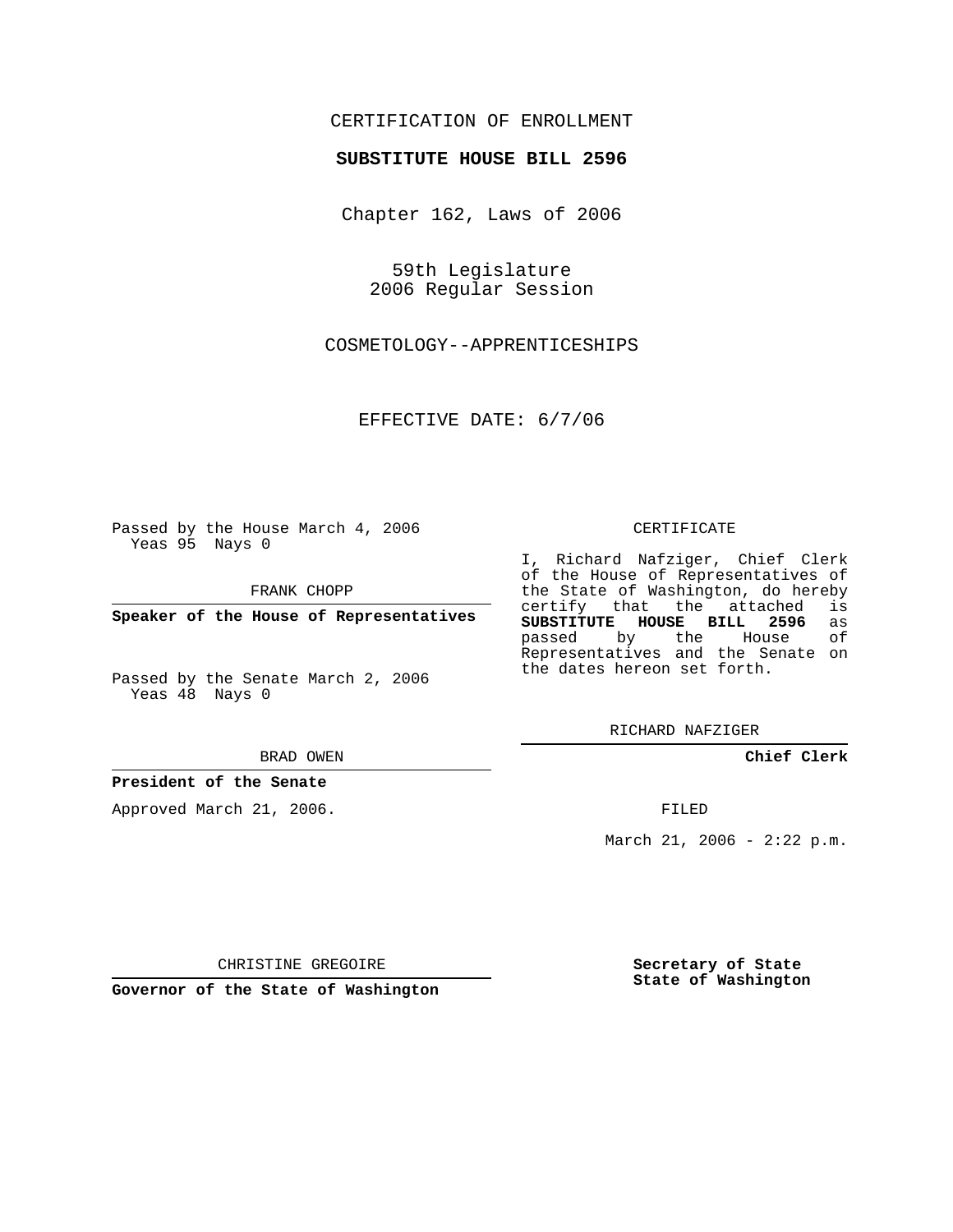# **SUBSTITUTE HOUSE BILL 2596** \_\_\_\_\_\_\_\_\_\_\_\_\_\_\_\_\_\_\_\_\_\_\_\_\_\_\_\_\_\_\_\_\_\_\_\_\_\_\_\_\_\_\_\_\_

\_\_\_\_\_\_\_\_\_\_\_\_\_\_\_\_\_\_\_\_\_\_\_\_\_\_\_\_\_\_\_\_\_\_\_\_\_\_\_\_\_\_\_\_\_

## AS AMENDED BY THE SENATE

Passed Legislature - 2006 Regular Session

# **State of Washington 59th Legislature 2006 Regular Session**

**By** House Committee on Commerce & Labor (originally sponsored by Representatives Kenney, McDonald, Conway, Wood, Hasegawa, Hudgins, Rodne, McCoy, Morrell and Ormsby)

READ FIRST TIME 1/31/06.

 AN ACT Relating to the cosmetology apprenticeship program; amending RCW 18.16.280; and creating a new section.

BE IT ENACTED BY THE LEGISLATURE OF THE STATE OF WASHINGTON:

 NEW SECTION. **Sec. 1.** The legislature finds that direct-entry apprenticeship programs can be very beneficial to both students and employers. However, there is also concern that apprenticeship programs may reduce the number of students who enroll in traditional cosmetology school. The advisory committee is to update the legislature on the program with an updated final report by December 31, 2008, and is to include an evaluation of the effectiveness of the apprenticeship program, including but not limited to the number of apprentices who complete the program, the number of apprentices who take and pass the licensing examination, and a formal review of any impact the expansion of such an apprenticeship program may have on the enrollment of traditional cosmetology schools, including but not limited to whether the enrollment of traditional cosmetology schools is negatively impacted by the direct-entry apprenticeship programs.